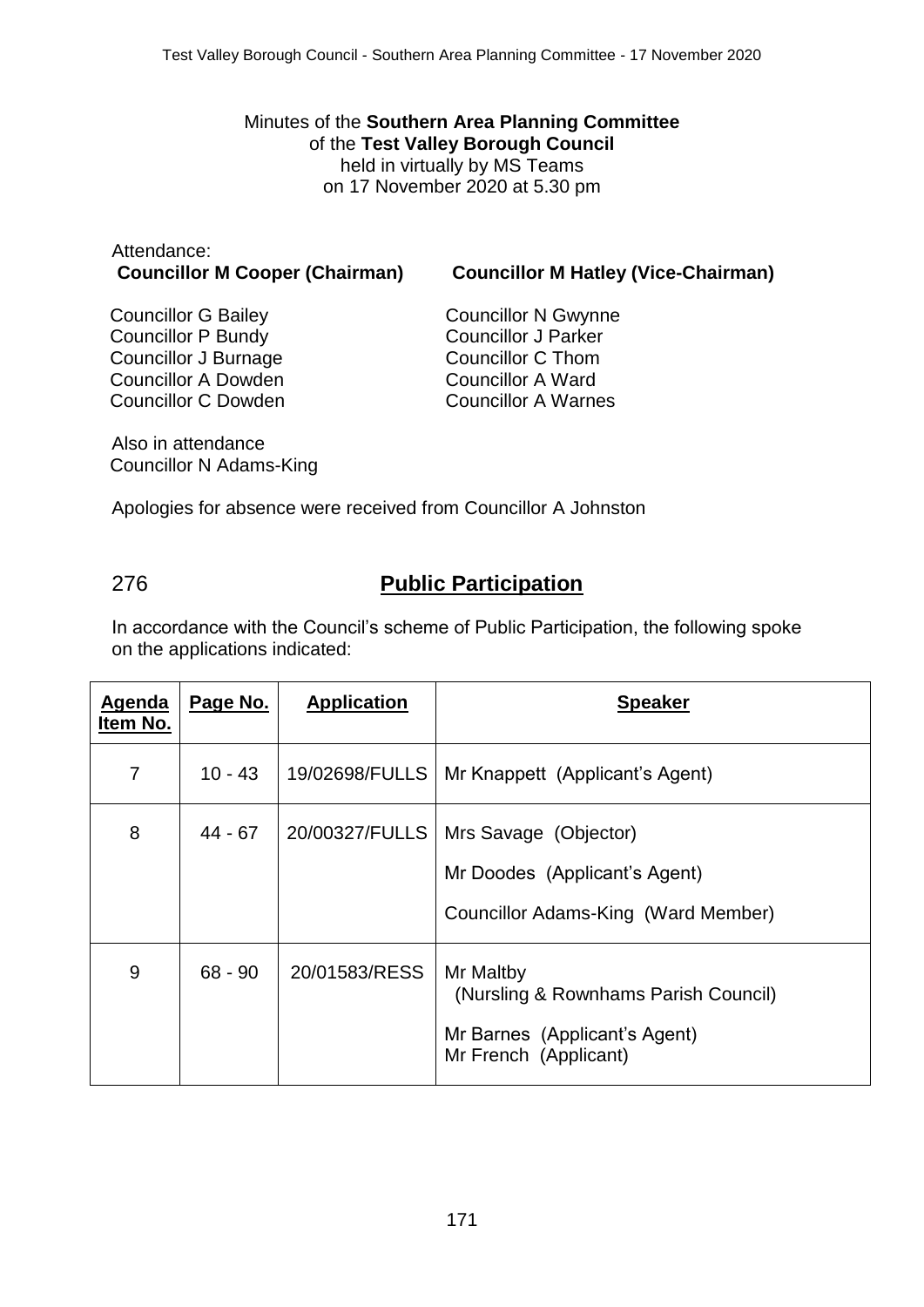# 277 **Minutes**

## **Resolved:**

**That the minutes of the meeting held on 27 October 2020 be confirmed and signed as a correct record.**

# 278 **Schedule of Development Applications**

### **Resolved:**

**That the applications for development as set out below be determined as indicated.**

# 279 **19/02698/FULLS**

| <b>APPLICATION NO.</b> | 19/02698/FULLS                                          |
|------------------------|---------------------------------------------------------|
|                        | <b>APPLICATION TYPE FULL APPLICATION - SOUTH</b>        |
| <b>REGISTERED</b>      | 11.11.2019                                              |
| <b>APPLICANT</b>       | LandQuest UK (Southern) Limited                         |
| <b>SITE</b>            | Ringstead, Cupernham Lane, Romsey, SO51 7LE,            |
|                        | <b>ROMSEY EXTRA</b>                                     |
| <b>PROPOSAL</b>        | Erection of 14 dwellings with associated parking and    |
|                        | use of existing access following demolition of existing |
|                        | dwelling and garage.                                    |
| <b>AMENDMENTS</b>      | Amended Plans 29.01.20, 30.04.20, 14.05.20,             |
|                        | 20.05.20, 22.06.20 & 18.09.20                           |
| <b>CASE OFFICER</b>    | Mr Paul Goodman                                         |

**Delegated to Head of Planning & Building to secure details of a footpath link to the western boundary of the site and completion of s106 legal agreement to secure;**

- **Removal of land from agricultural production**
- **Future management of the mitigation land, and**
- **New Forest SPA contribution.**
- **Future management of landscaped and biodiversity enhancement areas outside of residential garden areas.**

**Then PERMISSION subject to:**

**1. The development hereby permitted shall be begun within three years from the date of this permission. Reason: To comply with the provision of Section 91 of the Town and Country Planning Act 1990 as amended by Section 51 of the Planning and Compulsory Purchase Act 2004.**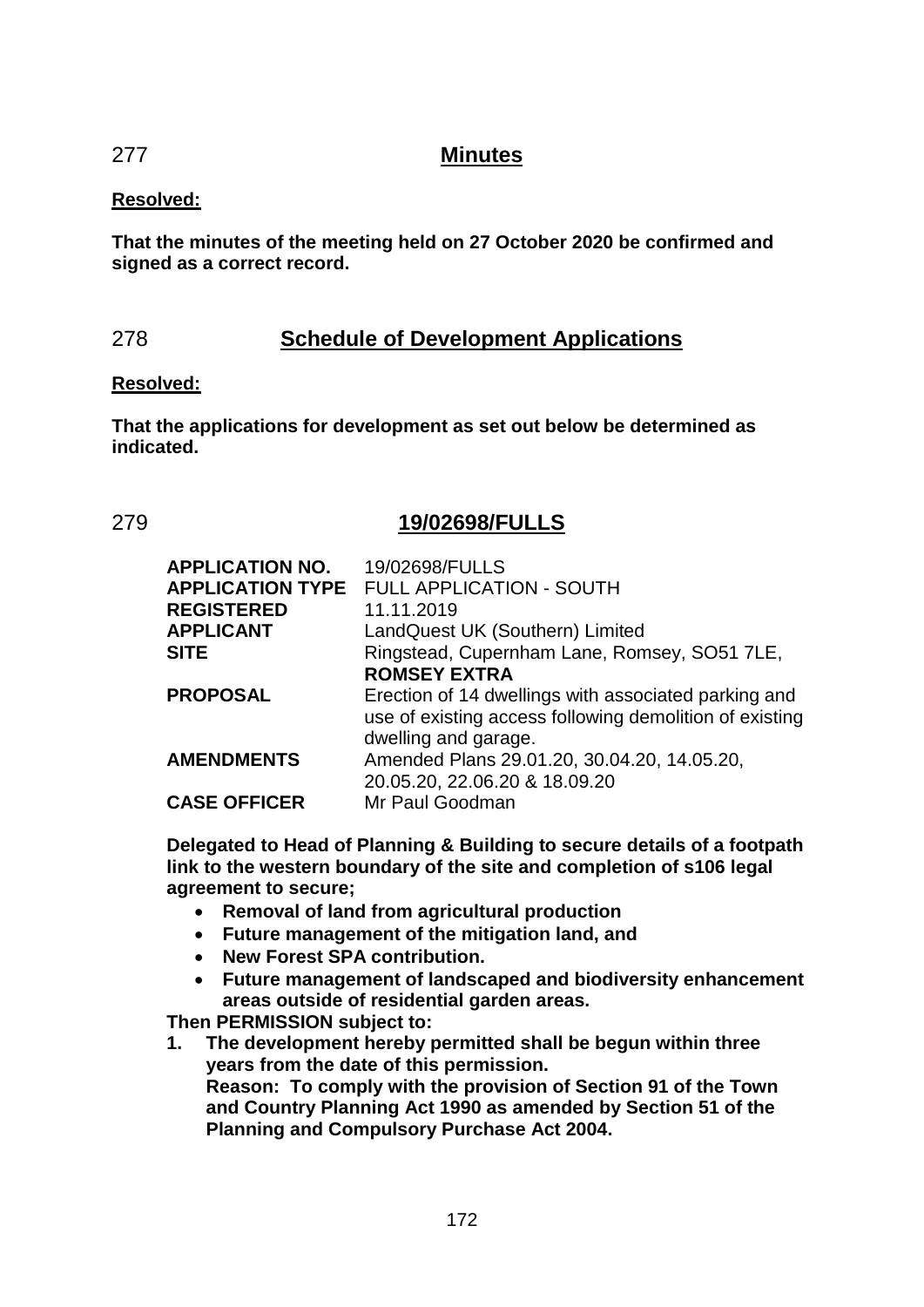- **2. No development shall take place above DPC level of the development hereby permitted until samples and details of the materials to be used in the construction of all external surfaces hereby permitted have been submitted to and approved in writing by the Local Planning Authority. Development shall be carried out in accordance with the approved details. Reason: To ensure the development has a satisfactory external appearance in the interest of visual amenities in accordance with Test Valley Borough Revised Local Plan (2016) Policy E1.**
- **3. Before the development hereby permitted is commenced details, including plans and cross sections, shall be submitted to and approved by the Local Planning Authority of the existing and proposed ground levels of the development and the boundaries of the site and the height of the ground floor slab and damp proof course in relation thereto. Development shall be undertaken in accordance with the approved details. Reason: To ensure satisfactory relationship between the new development and the adjacent buildings, amenity areas and trees in accordance with Test Valley Borough Revised Local Plan (2016)**
- **Policy E1. 4. The development hereby approved shall be undertaken in full accordance with the provisions set out within the eco urban Arboricultural Implications Assessment and Method Statement reference 191166 - AIA 2 dated 28 April 2020. Reason: To ensure the enhancement of the development by the retention of existing trees and natural features during the construction phase in accordance with Test Valley Borough Revised Local Plan policy E2.**
- **5. Tree protective measures installed (in accordance with the tree protection condition) shall be maintained and retained for the full duration of works or until such time as agreed in writing with the Local Planning Authority. No activities, nor material storage, nor placement of site huts or other equipment what-so-ever shall take place within the barrier.**

**Reason: To ensure the avoidance of damage to existing trees and natural features during the construction phase in accordance with Test Valley Borough Revised Local Plan policy E2.**

- **6. All service routes, drain runs, soakaways or excavations in connection with the development hereby permitted shall remain wholly outside the tree protective barrier. Reason: To ensure the avoidance of damage to existing trees and natural features during the construction phase in accordance with Test Valley Borough Revised Local Plan policy E2.**
- **7. No development shall take place above DPC level until full details of hard and soft landscape works have been submitted and approved. Details shall include-where appropriate: proposed finished levels or contours; means of enclosure; car parking layouts; other vehicle and pedestrian access and circulation areas; hard surfacing materials; minor artefacts and structures.**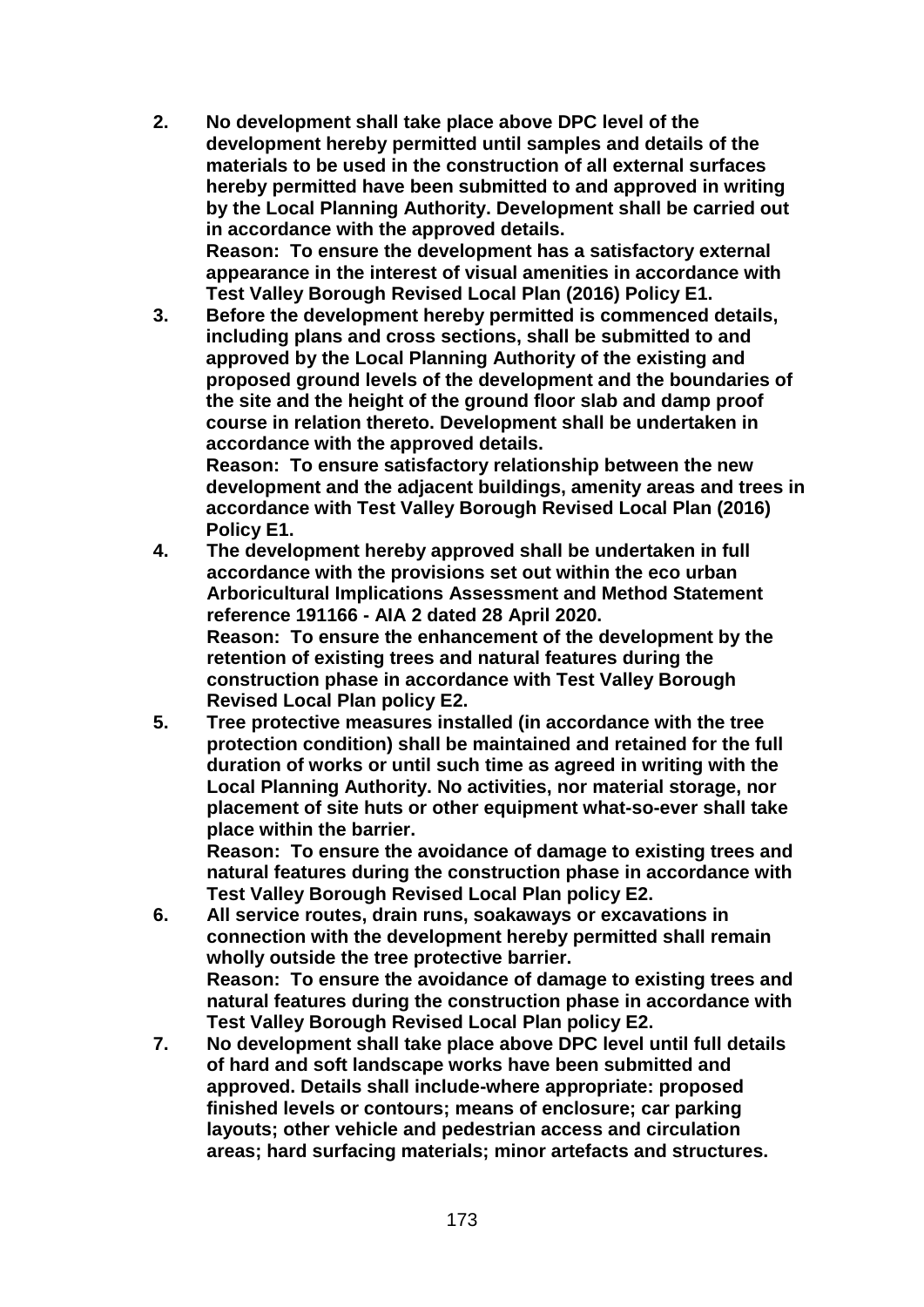**Soft landscape works shall include: planting plans; written specifications (including cultivation and other operations associated with plant and grass establishment); schedules of plants, noting species, plant sizes and proposed numbers/densities. The soft landscape proposals shall include details of soft boundary treatments to the outside edges of the site. The landscape works shall be carried out in accordance with the implementation programme and in accordance with the management plan.**

**Reason: To improve the appearance of the site and enhance the character of the development in the interest of visual amenity and contribute to the character of the local area in accordance with Test Valley Borough Revised Local Plan (2016) Policy E1 and E2.** 

- **8. The development shall not be occupied until space has been laid out and provided for the parking and manoeuvring of vehicles to enable them to enter and leave the site in a forward gear in accordance with the approved plan and this space shall thereafter be reserved for such purposes at all times. Reason: In the interests of highway safety in accordance with Test Valley Borough Revised Local Plan (2016) Policy T1.**
- **9. Any gates shall be set back at least 4.5 metres from the edge of the carriageway of the adjoining highway. Reason: In the interest of highway safety in accordance with Test Valley Borough Revised Local Plan (2016) Policy T1.**
- **10. Prior to the commencement of development full details of the layout for the parking and manoeuvring onsite of contractor's and delivery vehicles during the construction period shall be submitted to and approved in writing by the Local Planning Authority. The approved scheme shall be implemented prior to the commencement of development and retained for the duration of the construction period.**

**Reason: In the interest of highway safety in accordance with Test Valley Borough Local Plan 2016 policy T1.**

**11. There shall be no construction or demolition works, no machinery shall be operated, no processes carried out and no deliveries received or dispatched outside the following times: 07:30 to 18:00 hours Monday to Friday and 08:00 to 13:00 hours on Saturday. In addition, no such activities shall take place on Sundays, Bank or Public holidays.**

**Reason: In the interests of the amenities of neighbouring properties in accordance with Test Valley Borough Local Plan policies E8 and LWH4.**

**12. The development hereby approved shall be designed and built to meet Regulation 36 2 (b) requirement of 110 litres/person/day water efficiency set out in part G2 of Building Regulations 2015. Reason: In the interests of improving water usage efficiency in accordance with policy E7 of the Test Valley Borough Revised Local Plan 2016.**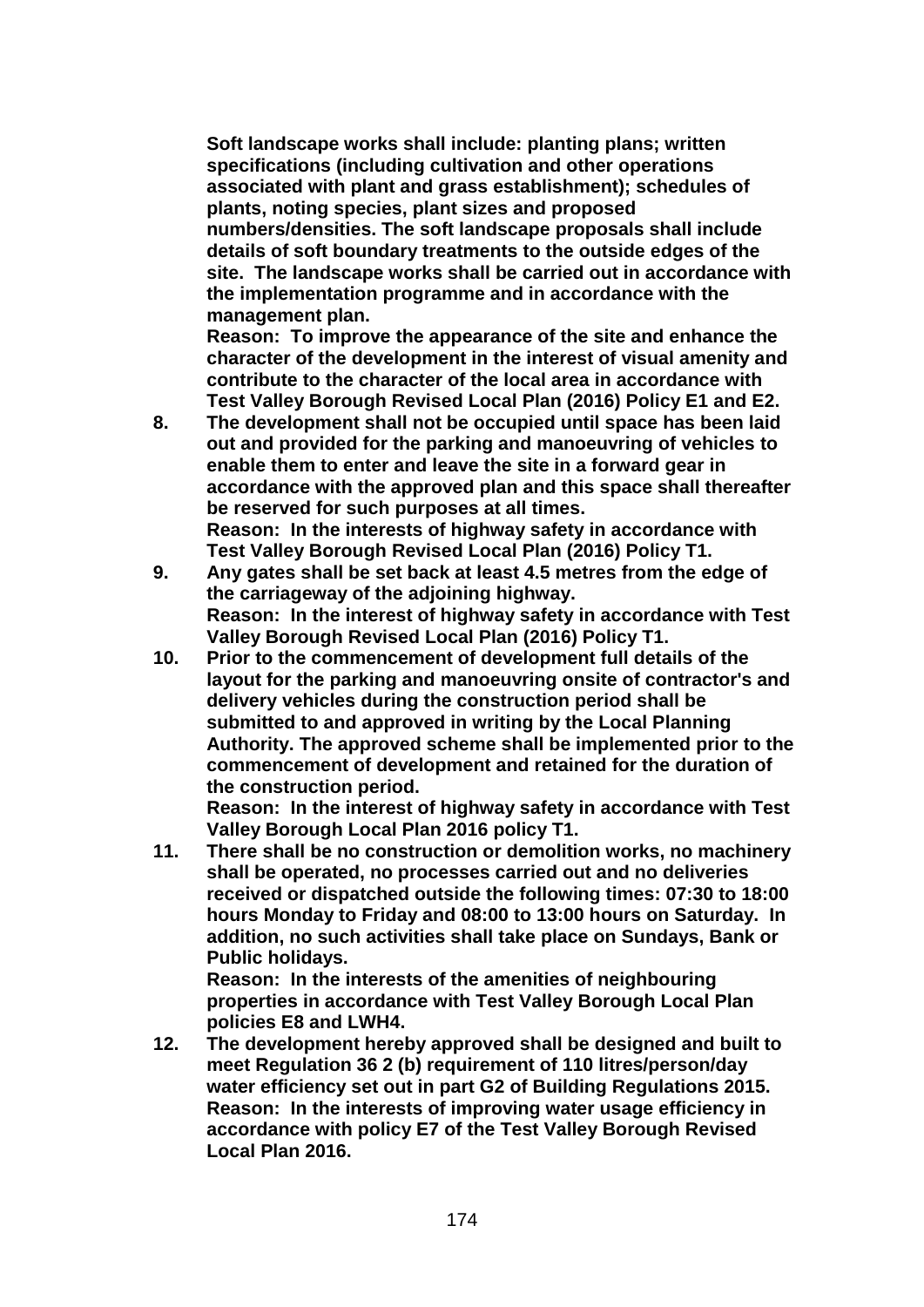**13. The drainage system shall be constructed in accordance with the Detailed Surface Water Drainage Arrangement ref: D1875-PL300. Surface water discharge to the watercourse shall be limited to 3.9 l/s. Any changes to the approved documentation must be submitted to and approved in writing by Local Planning Authority and Lead Local Flood Authority. Any revised details submitted for approval must include a technical summary highlighting any changes, updated detailed drainage drawings and detailed drainage calculations.**

**Details for the long-term maintenance arrangements for the surface water drainage system shall be submitted to and approved in writing by the Local Planning Authority prior to the first occupation of any of the dwellings. The submitted details shall include;**

- **a. Maintenance schedules for each drainage feature type and ownership.**
- **b. Details of protection measures.**

**Maintenance and protection measures shall be carried out in accordance with the approved details.** 

**Reason: To ensure a satisfactory form of development and in the interest of local amenities in accordance with Test Valley Borough Revised Local Plan 2016 policy E7.**

- **14. Prior to the first occupation of development the condition of the existing watercourse, which will take surface water from the development site, shall be investigated and a report on its condition, capacity and any required remedial works be submitted to and approved in writing by the Local Planning Authority. If necessary, improvement to its condition as reparation, remediation, restitution and replacement shall be undertaken in accordance with the approved details and evidence of the works submitted and approved in writing by Local Planning Authority. Reason: To ensure a satisfactory form of development and in the interest of local amenities in accordance with Test Valley Borough Revised Local Plan 2016 policy E7.**
- **15. No development shall take place until the applicant has secured the implementation of a programme of archaeological assessment in accordance with a Written Scheme of Investigation (WSI) that has been submitted to and approved by the Planning Authority in order to recognise, characterise and record any archaeological features and deposits that may exist here. The assessment should take the form of trial trenching, with trenches targeted upon the footprints of the proposed houses, garages and access road. If the results of the evaluation are deemed significant enough by Test Valley Borough Council, then a programme of archaeological mitigation of impact, based on the results of the trial trenching, should be carried out in accordance with a further Written Scheme of Investigation that has been submitted to and approved by the Planning Authority. Following the completion of all archaeological fieldwork, a report will be produced in accordance with an approved programme including, where appropriate, a post-**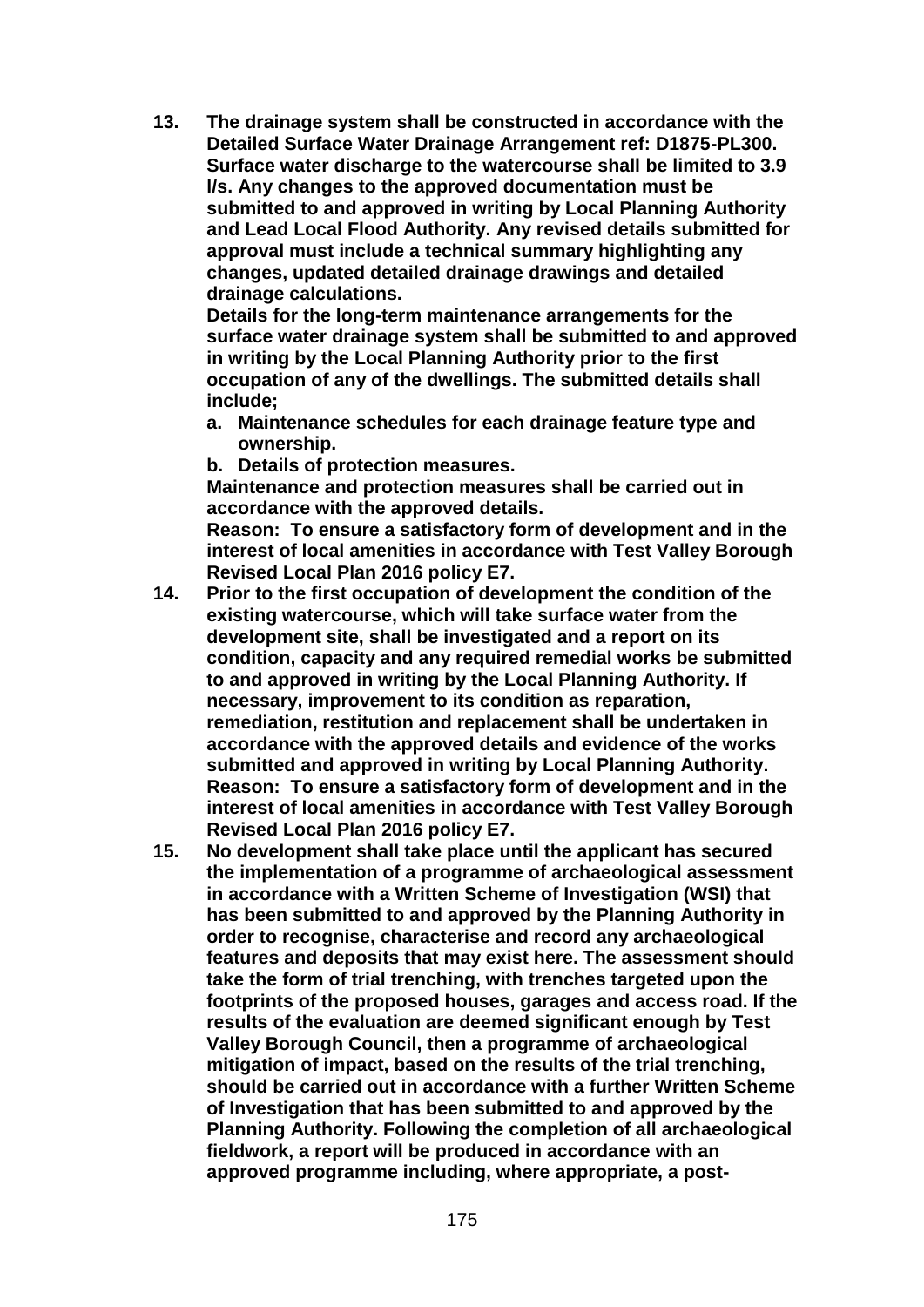**excavation assessment consisting of specialist analysis and reports together with a programme of publication and public engagement.**

**Reason: In the interest of the heritage of the site in accordance with Test Valley Borough Revised Local Plan policy E9.**

**16. Development shall proceed in accordance with the ecological mitigation, compensation and enhancement measures detailed within the Biodiversity Enhancement & Mitigation Plan (EcoSupport, December 2020) and the GCN Mitigation Strategy (EcoSupport, January 2020) unless otherwise agreed in writing by the Local Planning Authority. Ecological mitigation, compensation and enhancement features shall be created/installed as per ecologists instructions and retained in perpetuity in a condition suited for their intended purpose.**

**Reason: To protect biodiversity in accordance with the Conservation Regulations 2017, Wildlife & Countryside Act 1981, the NERC Act (2006), NPPF and with Policy E5 of the Test Valley Borough Council Adopted Local Plan 2011-2029.**

**17. The development shall not be brought into use until vehicular visibility splays as indicated on the approved plan 5310/001 Rev B in which there should be no obstruction to visibility exceeding 1.0m in height above the adjacent carriageway channel line have been completed. Such visibility splays shall thereafter be retained for the lifetime of the development.**

**Reason: To provide and maintain adequate visibility in the interests of highway safety in accordance with Test Valley Borough Local Plan policy T1.**

**18. No development shall take place unless or until an Environmental Management Plan has been submitted to, and approved in writing by, the Local Planning Authority. The Environmental Management Plan shall cover the control of noise, dust and spoil during the demolition, site preparation and construction phases of development. The Environmental Management Plan shall include the provision of wheel washing, and any other suitable facility, to avoid the deposit of spoil onto the highway network. Work shall be undertaken in accordance with the approved Environmental Management Plan.** 

**Reason: In the interests of the amenities of neighbouring properties in accordance with Test Valley Borough Local Plan policies E8 and LWH4.**

- **19. The development hereby permitted shall not be carried out except in complete accordance with the details shown on the submitted plans, numbers:**
	- **01**
	- **02 A**
	- **03 B**
	- **04 A**
	- **05 A**
	- **06 A**
	- **07 A**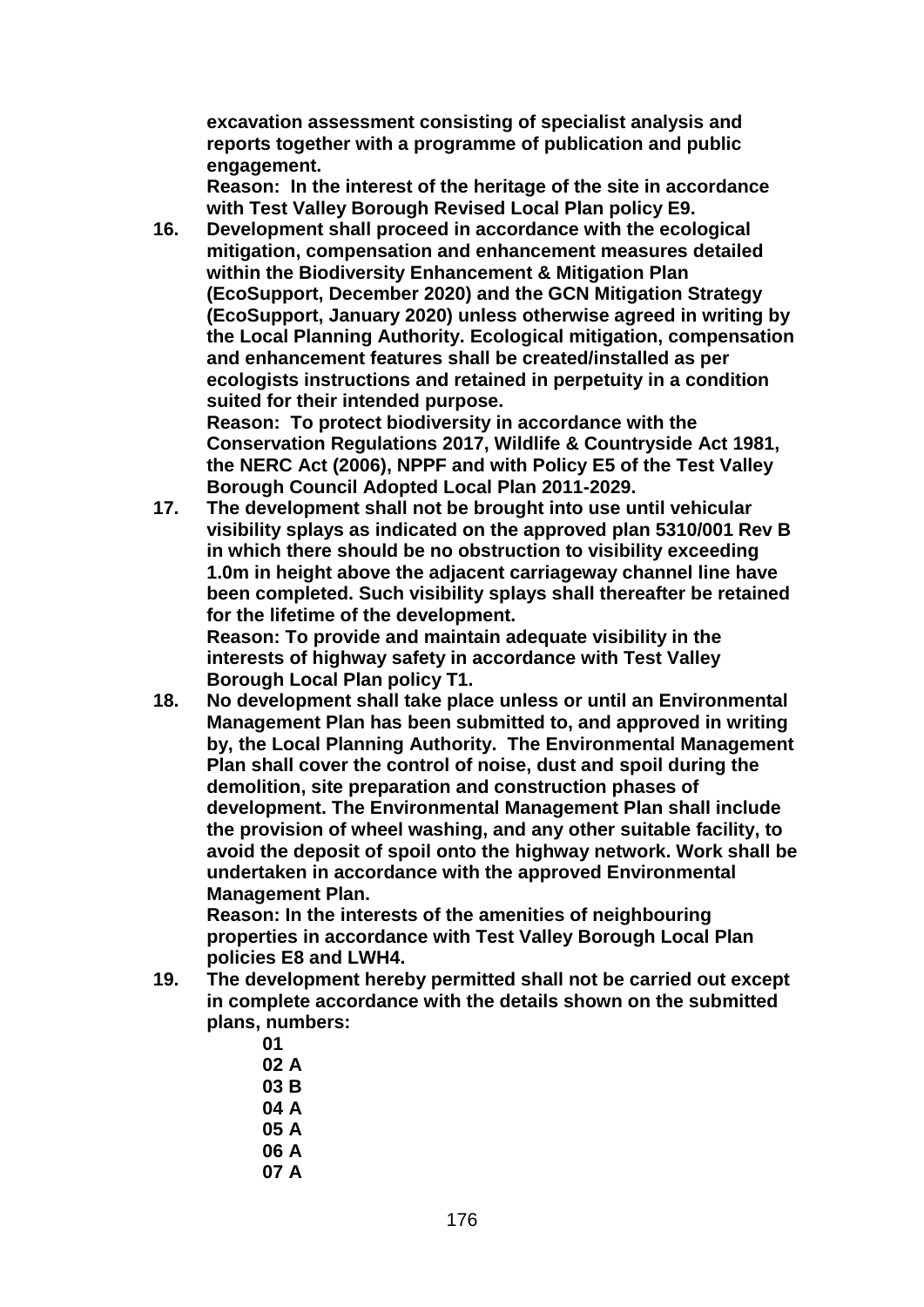**08 A 09 A 10 A 11 A 12 A 13 14 15 16 17 B 18 A 19 20 21 22 A 23 L90-200 B L90-201 D1875-PL200 D1875-PL300 5310/001 Rev B**

**Reason: For the avoidance of doubt and in the interests of proper planning.**

**Notes to applicant:**

- **1. The development hereby permitted shall be carried out and completed strictly in accordance with the submitted plans, specifications and written particulars for which permission is hereby granted or which are subsequently submitted to, and approved in writing by, the Local Planning Authority and in compliance with any conditions imposed by the Local Planning Authority.**
- **2. In reaching this decision Test Valley Borough Council (TVBC) has had regard to the National Planning Policy Framework and takes a positive and proactive approach to development proposals focused on solutions. TVBC work with applicants and their agents in a positive and proactive manner offering a pre-application advice service and updating applicants/agents of issues that may arise in dealing with the application and where possible suggesting solutions.**
- **3. Bats and their roosts receive strict legal protection under the Wildlife and Countryside Act 1981 (as amended) and the Conservation of Habitats and Species Regulations 2010 (as amended). All work must stop immediately if bats, or evidence of bat presence (e.g. droppings, bat carcasses or insect remains), are encountered at any point during this development. Should this occur, further advice should be sought from Natural England and/or a professional ecologist.**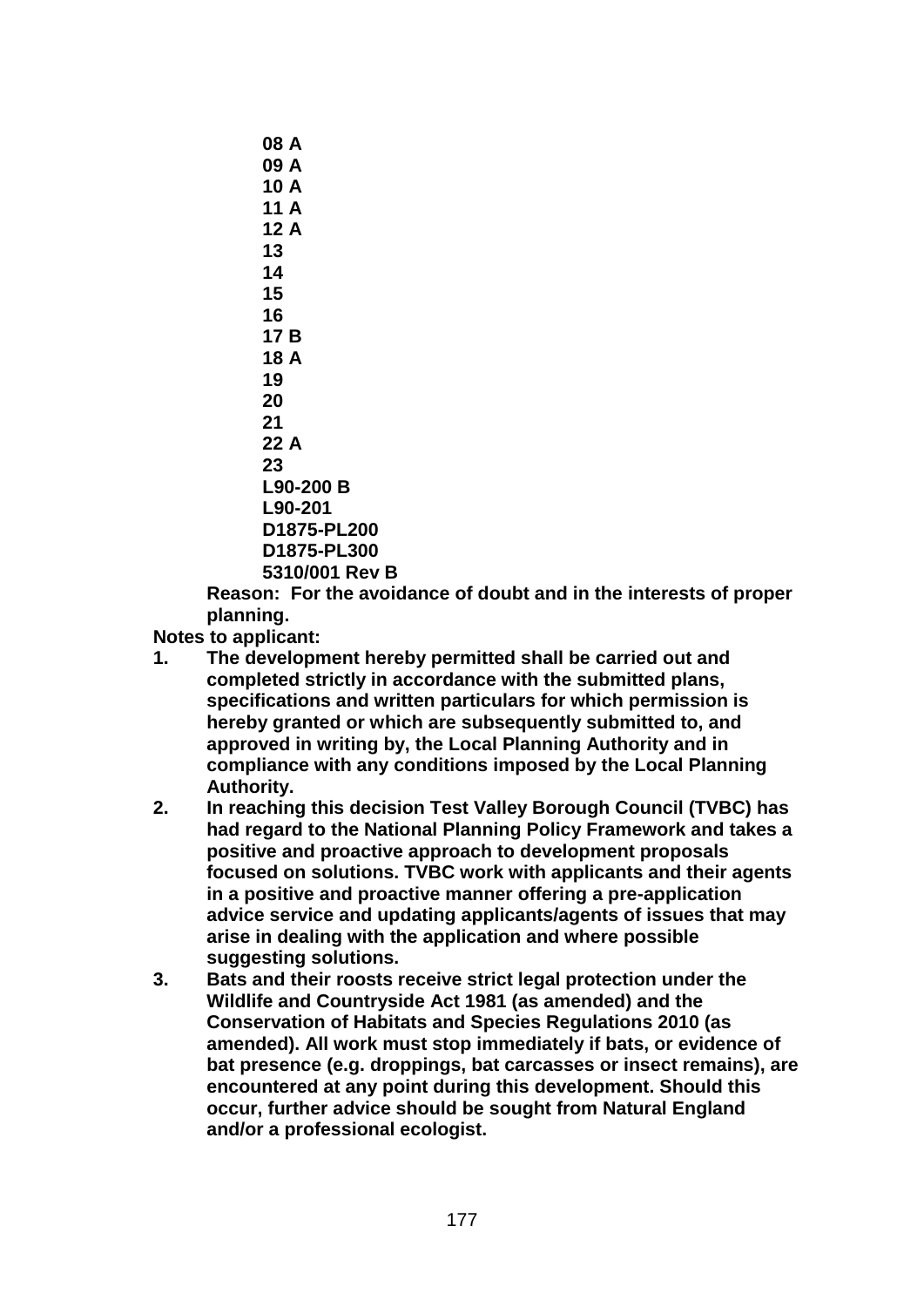**4. Birds' nests, when occupied or being built, receive legal protection under the Wildlife and Countryside Act 1981 (as amended). It is highly advisable to undertake clearance of potential bird nesting habitat (such as hedges, scrub, trees, suitable outbuildings etc.) outside the bird nesting season, which is generally seen as extending from March to the end of August, although may extend longer depending on local conditions. If there is absolutely no alternative to doing the work in during this period then a thorough, careful and quiet examination of the affected area must be carried out before clearance starts. If occupied nests are present then work must stop in that area, a suitable (approximately 5m) stand-off maintained, and clearance can only recommence once the nest becomes unoccupied of its own accord.**

### 280 **20/00327/FULLS**

| <b>APPLICATION NO.</b>  | 20/00327/FULLS                                      |
|-------------------------|-----------------------------------------------------|
| <b>APPLICATION TYPE</b> | <b>FULL APPLICATION - SOUTH</b>                     |
| <b>REGISTERED</b>       | 24.02.2020                                          |
| <b>APPLICANT</b>        | Mr M Hallion, Blackwater Equestrian                 |
| <b>SITE</b>             | Land At Oak Tree Farm, Foxes Lane, West Wellow,     |
|                         | SO51 6EA, WELLOW                                    |
| <b>PROPOSAL</b>         | Erection of a 28mx56m indoor equestrian arena with  |
|                         | associated infrastructure including new landscaping |
|                         | and parking                                         |
| <b>AMENDMENTS</b>       | <b>Revised Plans- 24/06/2020</b>                    |
|                         | Flood Risk Assessment-06/08/2020                    |
|                         | Additional Flood Risk Assessment-08/09/2020         |
|                         | HRA-20/10/2020                                      |
|                         | Ecology Survey- 21/10/2020                          |
| <b>CASE OFFICER</b>     | <b>Mr Mark Staincliffe</b>                          |

**DEFERRED for the reason that the Officer photographs are not considered representative of what is present on the land. A Viewing Panel would enable an understanding of the exact situation on the ground and the effect of the building on the local area.**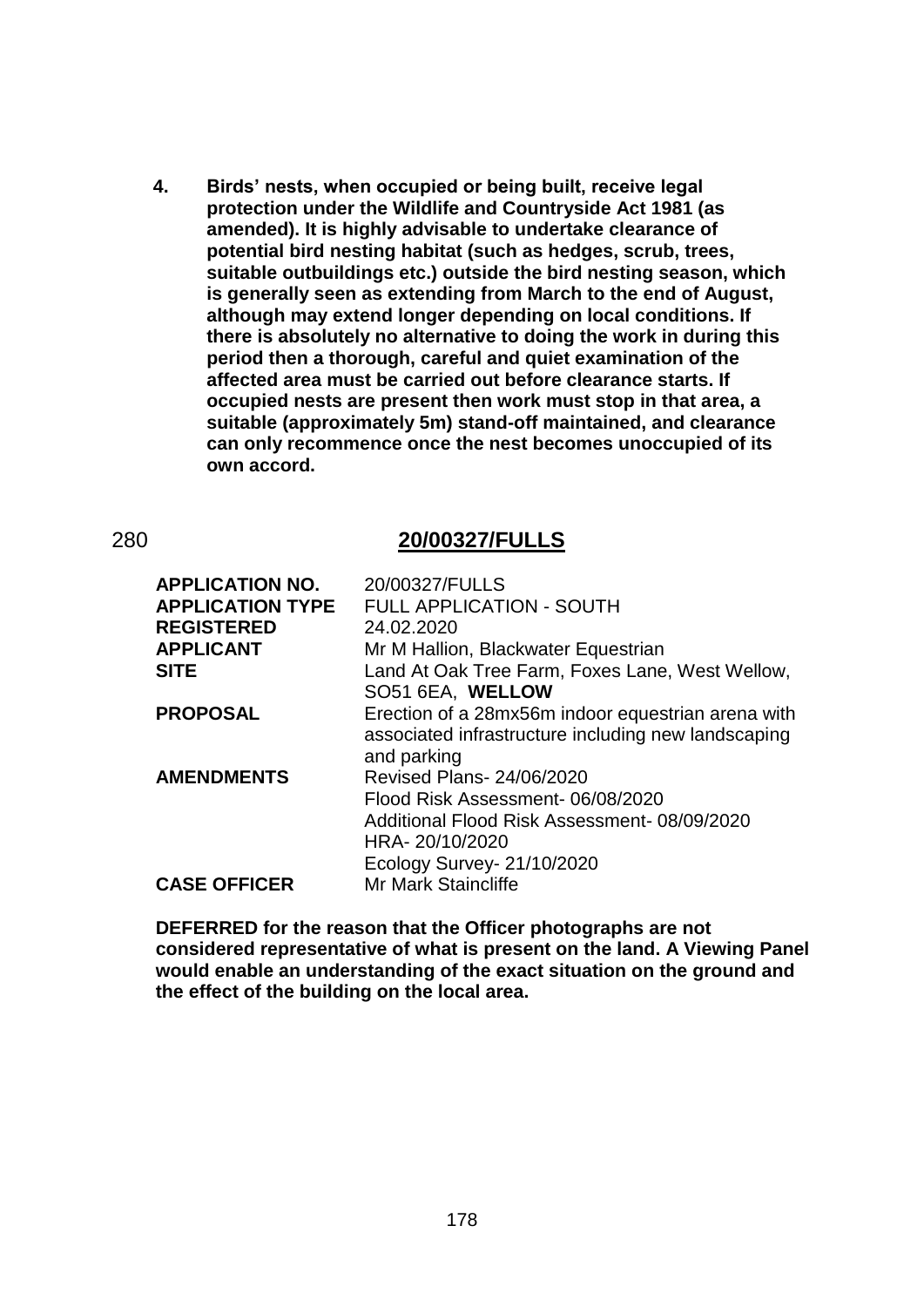# 281 **20/01583/RESS**

| <b>APPLICATION NO.</b>  | 20/01583/RESS                                                                                                                                                                                                                                                                                                       |
|-------------------------|---------------------------------------------------------------------------------------------------------------------------------------------------------------------------------------------------------------------------------------------------------------------------------------------------------------------|
| <b>APPLICATION TYPE</b> | <b>RESERVED MATTERS - SOUTH</b>                                                                                                                                                                                                                                                                                     |
| <b>REGISTERED</b>       | 13.07.2020                                                                                                                                                                                                                                                                                                          |
| <b>APPLICANT</b>        | Prime (UK) Developments Ltd and University Hospital                                                                                                                                                                                                                                                                 |
|                         | South                                                                                                                                                                                                                                                                                                               |
| <b>SITE</b>             | Land at Bargain Farm, Adanac Drive, Nursling,                                                                                                                                                                                                                                                                       |
|                         | <b>NURSLING AND ROWNHAMS</b>                                                                                                                                                                                                                                                                                        |
| <b>PROPOSAL</b>         | Application for the approval of Reserved Matters<br>(appearance, landscaping, layout and scale) pursuant<br>to outline planning permission 19/00374/OUTS for<br>Phase 1 of the development comprising a multi storey<br>Park and Ride car park, access road, landscaping,<br>drainage and associated infrastructure |
| <b>AMENDMENTS</b>       | Amended Plans 21.08.20, 14.09.20, 08.10.20,<br>30.10.20 & 02.11.20.                                                                                                                                                                                                                                                 |
| <b>CASE OFFICER</b>     | Mr Paul Goodman                                                                                                                                                                                                                                                                                                     |

**Delegated to the Head of Planning and Building to secure an appropriate colour palette scheme, then APPROVAL subject to:**

| 1. | The development is to be carried out in accordance with the |
|----|-------------------------------------------------------------|
|    | approved plans as follows:                                  |
|    | 6101556 MLM ZZ XX DR C 1002 P02                             |
|    | 6101556 MLM ZZ XX DR C 1005 P02                             |
|    | 6101556 MLM ZZ XX DR C 1006 P02                             |
|    | 6101556 MLM ZZ XX DR C 1026 P02                             |
|    | 6101556 MLM ZZ XX DR C 1027 P02                             |
|    | 6101556 MLM ZZ XX DR C 1021 P02                             |
|    | 6101556 MLM ZZ XX DR C 1022 P02                             |
|    | 6101556 MLM ZZ XX DR C 1023 P02                             |
|    | 6101556 MLM ZZ XX DR C 1024 P02                             |
|    | 6101556 MLM ZZ XX DR C 1025 P02                             |
|    | ADAN-HYD-XX-XX-DR-C-2401 P02                                |
|    | ADAN-HYD-XX-XX-DR-D-0001 P07                                |
|    | ADAN-HYD-XX-XX-DR-D-0002 P04                                |
|    | ADAN-HYD-XX-XX-DR-D-0003 P03                                |
|    | ADAN-HYD-XX-XX-DR-D-0003.1 P03                              |
|    | 13508-HYD-XX-XX-DR-D-0006 P03                               |
|    | ADAN-ONE-XX-ZZ-DR-L-1002 P10                                |
|    | ADAN-ONE-XX-ZZ-DR-L-1002 P06                                |
|    | ADAN-ONE-XX-ZZ-DR-L-1003 P05                                |
|    | ADAN-ONE-XX-ZZ-DR-L-1004 P06                                |
|    | ADAN-ONE-XX-ZZ-DR-L-1005 P02                                |
|    | ADAN-ONE-XX-ZZ-DR-L-1006 P07                                |
|    | 7009-FATKIN-00-00-PL-AX-30100 P5                            |
|    | 7009-FATKIN-00-00-PL-AX-30101 P4                            |
|    | 7009-FATKIN-00-01-PL-AX-30102 P4                            |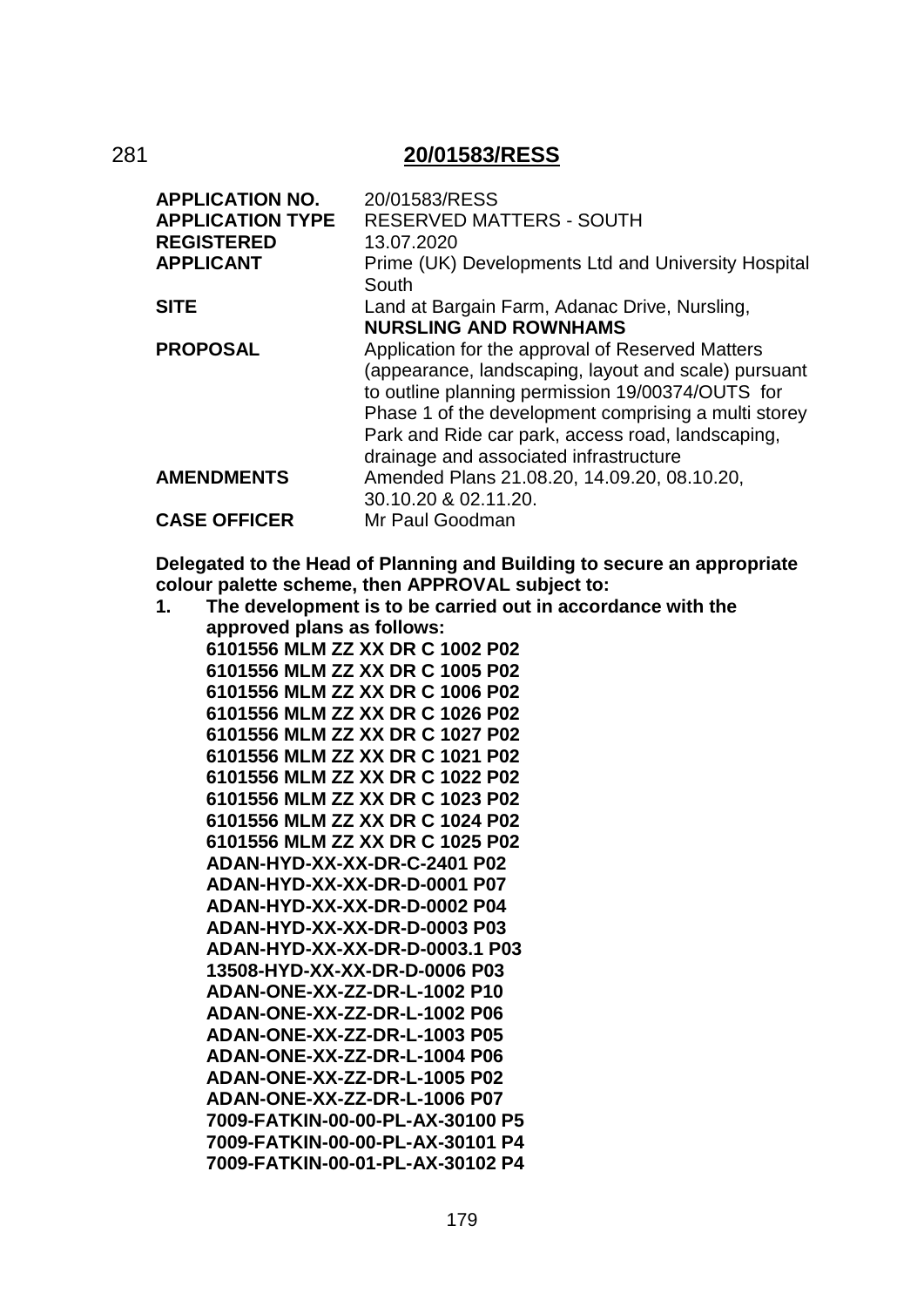**7009-FATKIN-00-02-PL-AX-30103 P4 7009-FATKIN-00-03-PL-AX-30104 P4 7009-FATKIN-00-04-PL-AX-30105 P4 7009-FATKIN-00-XX-PL-AX-30501 P4 7009-FATKIN-00-XX-PL-AX-30502 P3 7009-FATKIN-00-XX-PL-AX-30601 P3 7009-FATKIN-00-XX-PL-AX-30602 P3 ADAN-ONE-XX-ZZ-DR-L-1101 P07 7009-FATKIN-00-RL-PL-AX-30000 P4 Reason: For the avoidance of doubt and in the interests of proper planning.**

- **2. Landscape implementation, management and maintenance for a minimum period of 5 years shall be undertaken in accordance with the specifications on the approved Landscape Master Plan ref ADAN-ONE-XX-ZZ-DR-L-1002 (P10) and Detailed Planting Plans ref ADAN-ONE-XX-ZZ-DR-L-1003 (P06), ADAN-ONE-XX-ZZ-DR-L-1004 (P05) and ADAN-ONE-XX-ZZ-DR-L-1005 (P06). Any plants which die within the first 5 years shall be replaced. Reason: To ensure the provision of amenity afforded by proper maintenance of existing and new landscape features as an improvement of the appearance of the site and to enhance the character of the development in the interest of visual amenity and contribute to the character of the local area in accordance with Test**
- **Valley Borough Revised Local Plan (2016) Policy E1 and E2. 3. No development (including site clearance and any other preparatory works) shall take place until the protective fencing in accordance with Plan ADAN-ONE-XX-ZZ-DR-L-1001 (P07) has been erected on site. The specification of the protective fencing, ground protection or other precautionary measures shall comply with British Standard 5837:2012. Such protection measures shall be installed prior to any other site operations and at least 2 working days' notice shall be given to the Local Planning Authority. Tree protection installed in discharge of this condition shall be retained and maintained for the full duration of works or until such time as agreed in writing with the Local Planning Authority. No activities whatsoever shall take place within the protected areas without the prior written agreement of the Local Planning Authority. Reason: To ensure the enhancement of the development by the**

**retention of existing trees and natural features during the construction phase in accordance with Test Valley Borough Local Plan policy DES08.**

**Notes to applicant:**

**1. The development hereby permitted shall be carried out and completed strictly in accordance with the submitted plans, specifications and written particulars for which permission is hereby granted or which are subsequently submitted to, and approved in writing by, the Local Planning Authority and in compliance with any conditions imposed by the Local Planning Authority.**